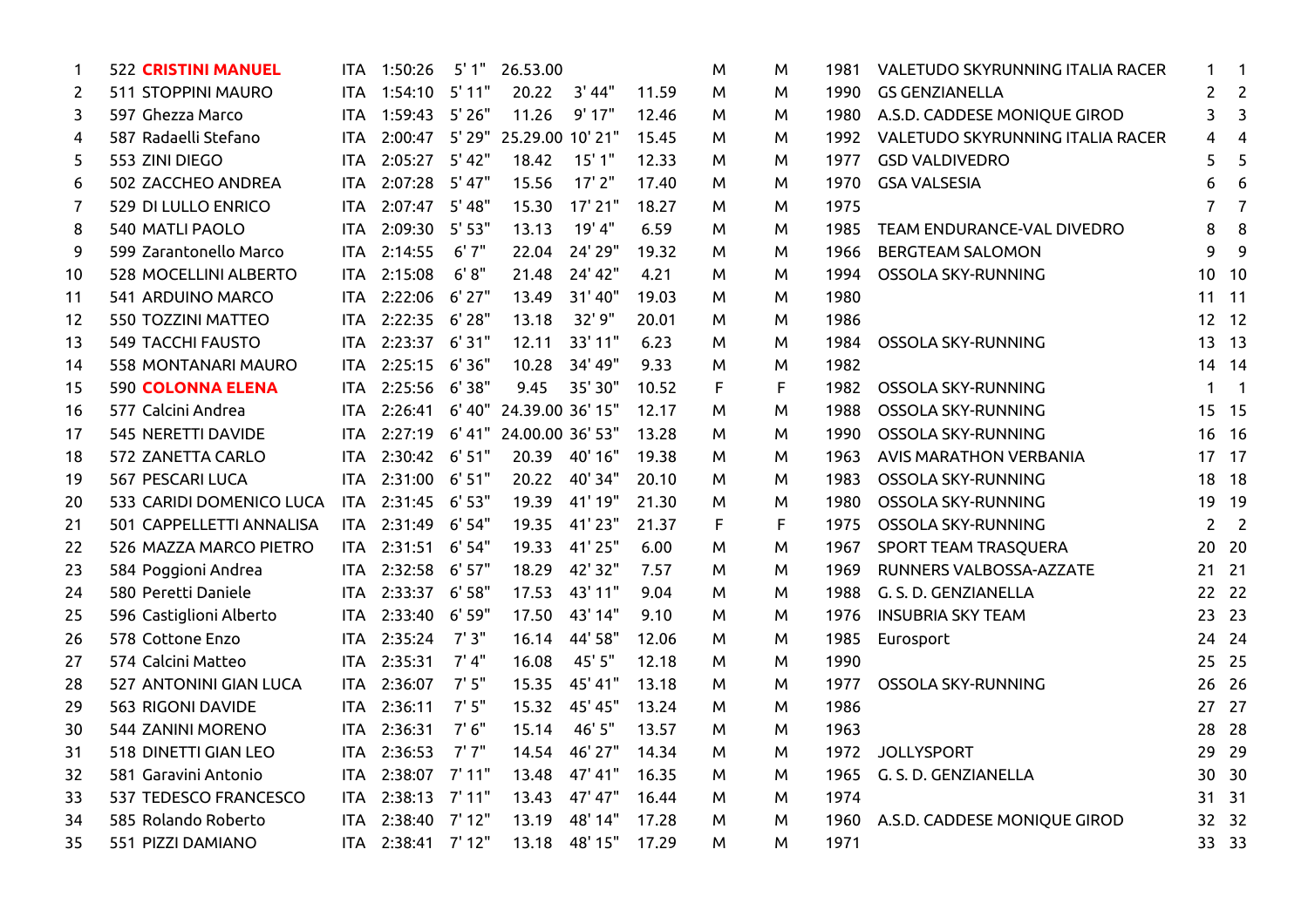| 36 | 588 Turchi Claudio          | ITA.       | 2:39:36           | 7' 15"   | 12.31 | 49' 10"                 | 18.57 | M |    | 1900 | VALETUDO SKYRUNNING ITALIA RACER  | 34             | $\overline{\phantom{1}}$ |
|----|-----------------------------|------------|-------------------|----------|-------|-------------------------|-------|---|----|------|-----------------------------------|----------------|--------------------------|
| 37 | 576 Morgantini Bruno        |            | ITA 2:39:42 7'15" |          | 12.25 | 49' 16"                 | 19.07 | M | M  | 1995 |                                   |                | 35 34                    |
| 38 | <b>543 NICOLUSSI FAUSTO</b> | ITA.       | 2:40:04 7'16"     |          | 12.07 | 49' 38"                 | 19.42 | м | M  | 1981 | GSD VALDIVEDRO OSSOLA SKY-RUNNING |                | 36 35                    |
| 39 | 520 GANZI SIMONE            | ITA.       | 2:40:06 7'16"     |          | 12.05 | 49' 40"                 | 19.45 | м | M  | 1983 | <b>AVIS MARATHON VERBANIA</b>     |                | 37 36                    |
| 40 | <b>554 TIONI GIANCARLO</b>  |            | ITA 2:40:47 7'18" |          | 11.30 | 50' 21"                 | 20.49 | м | M  | 1966 | <b>GS BOGNANCO</b>                |                | 38 37                    |
| 41 | 594 Mancini Greta           | <b>ITA</b> | 2:41:19           | 7' 19"   | 11.03 | 50' 53"                 | 21.39 | F | F. | 1991 | OSSOLA SKY-RUNNING                | 3              | $\overline{\mathbf{3}}$  |
| 42 | 546 RONDONI ALDO            | ITA.       | 2:43:59 7'27"     |          | 8.50  | 53' 33"                 | 10.04 | м | M  | 1975 | OSSOLA SKY-RUNNING                | 39             | 38                       |
| 43 | 513 MERLINI MARCO           |            | ITA 2:44:36       | 7' 28"   | 8.19  | 54' 10"                 | 11.00 | м | M  | 1972 | <b>RUNNING MANIA</b>              |                | 40 39                    |
| 44 | 571 MARGARINI DANIELA       | ITA        | 2:45:04 7'30"     |          | 23.37 | 54' 38"                 | 11.42 | F | F  | 1966 | <b>AVIS MARATHON VERBANIA</b>     | 4              | $\overline{\mathbf{4}}$  |
| 45 | <b>548 ROLANDO TIZIANO</b>  | <b>ITA</b> | 2:45:59 7'32"     |          | 22.53 | 55' 33"                 | 13.03 | M | M  | 1965 | <b>GS BOGNANCO</b>                |                | 41 40                    |
| 46 | 582 Lo Cane Simona          | ITA        | 2:46:40 7'34"     |          | 22.20 | 56' 14"                 | 14.03 | F | F  | 1973 | <b>INSUBRIA SKY TEAM</b>          | 5              | - 5                      |
| 47 | 523 PESENTI GIORGIO         |            | ITA 2:47:20 7'36" |          | 21.48 | 56' 54"                 | 15.01 | M | M  | 1956 | VALETUDO SKYRUNNING ITALIA RACER  |                | 42 41                    |
| 48 | 586 Bertarelli Michele      | <b>ITA</b> | 2:47:39 7'37"     |          | 21.34 | 57' 13"                 | 15.28 | м | M  | 1971 | <b>AVIS MARATHON VERBANIA</b>     |                | 43 42                    |
| 49 | 564 BOGLIONI ALESSANDRA     | ITA.       | 2:48:40           | 7' 40"   | 20.46 | 58' 14"                 | 16.56 | F | F  | 1974 |                                   | 6              | - 6                      |
| 50 | 561 SERVENTI DANIEL         |            | ITA 2:50:52 7'46" |          | 19.05 | 1h 26"                  | 20.01 | м | M  | 1994 | OSSOLA SKY-RUNNING                |                | 44 43                    |
| 51 | 538 FOSSATI ANDREA          | <b>ITA</b> | 2:52:36 7'50"     |          |       | 17.48 1h 2' 10"         | 22.24 | M | M  | 1968 |                                   |                | 45 44                    |
| 52 | 530 GRIA SILVIO             | ITA        | 2:53:27 7'53"     |          |       | $17.10$ 1h 3'1"         | 23.33 | м | M  | 1964 | <b>GS BOGNANCO</b>                |                | 46 45                    |
| 53 | 591 Rigoni Paolo            |            | ITA 2:53:35 7'53" |          |       | 17.04 1h 3'9"           | 8.04  | M | M  | 1991 | OSSOLA SKY-RUNNING                |                | 47 46                    |
| 54 | 524 CARIGI ALESSANDRO       | ITA        | 2:53:42 7'53"     |          |       | 16.59 1h 3' 16"         | 8.13  | M | M  | 1969 | <b>RUNNING MANIA</b>              |                | 48 47                    |
| 55 | 569 DE STEFANI CHIARA       | ITA        | 2:54:40           | 7' 56"   |       | 16.17 1h 4' 14"         | 9.30  | F | F. | 1987 |                                   | $\overline{7}$ | $\overline{7}$           |
| 56 | 598 Tessaro Marco           |            | ITA 2:55:20       | 7' 58"   |       | 15.49 1h 4' 54" 10.23   |       | м | M  | 1968 | <b>INSUBRIA SKY TEAM</b>          |                | 49 48                    |
| 57 | 542 BUZIO PAOLA             |            | ITA 2:58:12       | 8'6''    |       | 13.47 1h 7' 46" 14.06   |       | F | F  | 1974 | <b>RUNNING MANIA</b>              | 8              | - 8                      |
| 58 | <b>568 KONITZ KRZYSZTOF</b> |            | POL 3:01:34       | 8' 15"   |       | 11.30 1h 11'8" 18.19    |       | M | M  | 1975 |                                   | 50             | -49                      |
| 59 | 506 BOLOGNINI STEFANO       | ITA.       | 3:01:53 8'16"     |          |       | 11.17 lh 11' 27' 18.42  |       | м | M  | 1965 | OSSOLA SKY-RUNNING                | 51             | - 50                     |
| 60 | 536 RICOTTI CRISTIANO       |            | ITA 3:02:01       | 8'16''   |       | 11.12   h 11' 35' 18.52 |       | M | M  | 1970 |                                   |                | 52 51                    |
| 61 | 570 CASTELLANO SAMUELE      | ITA.       | 3:04:21           | 8'22"    |       | 9.40   h 13' 55' 21.41  |       | M | M  | 1989 | <b>GS BOGNANCO</b>                |                | 53 52                    |
| 62 | 532 MATTIUZ MAURO           | <b>ITA</b> | 3:04:23           | 8' 22"   | 9.39  | lh 13' 57' 21.43        |       | M | M  | 1966 |                                   |                | 54 53                    |
| 63 | 519 CATTALDO ARIANNA        |            | ITA 3:05:08       | 8' 24"   | 9.10  | lh 14' 42' 22.37        |       | F | F. | 1987 | OSSOLA SKY-RUNNING                | 9              | - 9                      |
| 64 | 547 AGOSTINO MONIA          | ITA.       | 3:06:03           | $8'$ 27" |       | 8.35   h 15' 37' 23.42  |       | F | F  | 1984 | OSSOLA SKY-RUNNING                |                | 10 10                    |
| 65 | 592 Lorenzi Fabrizio        | <b>ITA</b> | 3:07:17           | 8'30"    |       | 7.48   h 16' 51' 9.27   |       | M | M  | 1972 | OSSOLA SKY-RUNNING                |                | 55 54                    |
| 66 | 583 Vicario Marco           | ITA        | 3:09:45           | 8'37"    |       | 21.57 lh 19' 19' 12.16  |       | м | M  | 1966 | RUNNERS VALBOSSA-AZZATE           |                | 56 55                    |
| 67 | 507 MOTTA GIOVANNI          | ITA        | 3:09:52 8'37"     |          |       | 21.52 lh 19' 26' 12.24  |       | M | M  | 1958 | <b>SPORT E SPORTIVI</b>           |                | 57 56                    |
| 68 | 521 RUGA SERGIO             | ITA        | 3:13:20           | 8' 47"   |       | 19.48 lh 22' 54' 16.13  |       | м | M  | 1970 | <b>RUNNING MANIA</b>              |                | 58 57                    |
| 69 | 514 ROLANDI IVANO           | <b>ITA</b> | 3:13:22 8'47"     |          |       | 19.46 lh 22' 56' 16.16  |       | м | M  | 1973 | <b>RUNNING MANIA</b>              |                | 59 58                    |
| 70 | 525 PALLOTTA CLAUDIO        |            | ITA 3:16:01       | 8' 54"   |       | 18.14 lh 25' 35' 19.05  |       | м | м  | 1974 |                                   |                | 60 59                    |